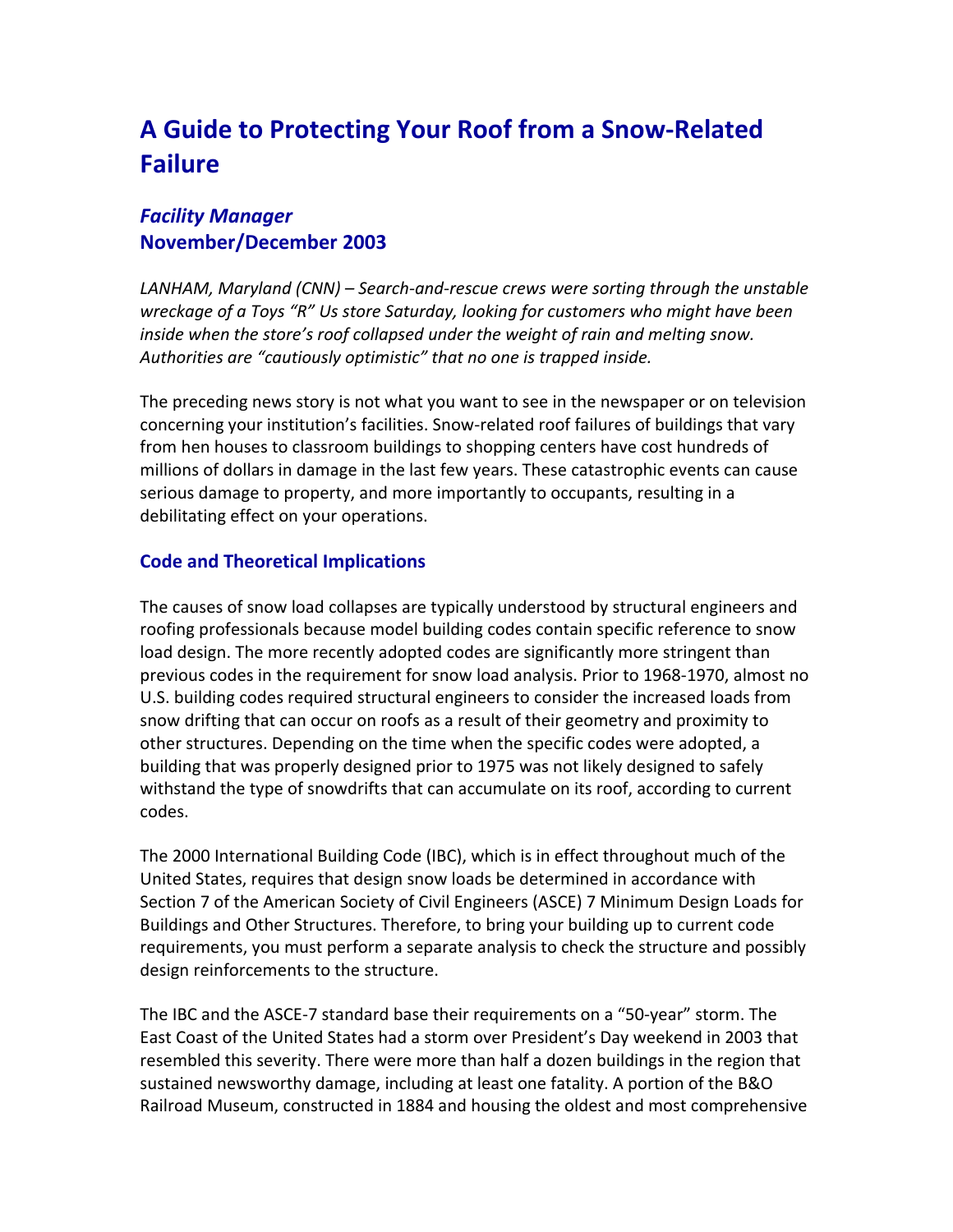railroad artifacts in the country, collapsed under the weight of the snow and the heavy winds. Is this to say that there will not be another storm of this magnitude until 2053? Nobody really knows for sure. Furthermore, the failures of the roofs in the region are currently under forensic investigation as to what mechanisms caused the catastrophic collapses. The issues may be related more to the heavy rain on top of the snow than the high drifts.

The flat roof snow load is calculated to yield the likely conditions for the life of the structure. The engineering judgment of the design professional is critical in deciding how conservative this load is based on adjustment factors. The current roof snow load determination factors described by ASCE include the following:

- Ground snow load is depicted on a map of the United States based on a statistical 50‐year storm. This is a storm that has a 2 percent probability of occurring. The value varies from 0 pounds per square foot (psf) in Florida, southern Louisiana and Texas, and parts of the southwestern states to 100 psf in the Upper Peninsula of Michigan and northernmost Maine. The ground snow loads in Alaska can reach 300 psf in Whittier, Alaska, or be as low as 25 psf in Cold Bay, Alaska. A significant portion of the United States has a value between 10 to 30 psf.
- Snow exposure factor is dependent on the terrain category and the effects of wind shelter provided by adjacent structures, etc. Buildings in city centers are afforded more wind protection than isolated buildings. Isolated "wind swept" buildings actually have a reduction in snow load since the snow will blow off the building. This can add load to lower buildings and will be accounted for in the drifting calculations.
- Thermal factor is dependent on the interior thermal conditions of the facility. A continuously heated greenhouse with low R‐values, which is the measure of thermal resistance to heat flow, will get a reduction in load as the snow is allowed to melt while an unheated structure or one that is intentionally kept below freezing will need to have an increase in loading. Most buildings will simply have the thermal value at 1.0.
- Importance factor is the magnification of the snow loads (or the decrease) based upon the use of the building. The importance factor is assigned based on the nature of the occupancy and the hazard to humans. For example, a structure in a college or university with a capacity of 500 or greater is given a Category III exposure that requires a 10‐percent increase in calculated snow load over a standard Category II building. If the building is a hospital, a 20‐percent load increase is required.

Based on the ground snow load and certain geometric characteristics of the building, the minimum flat roof snow load may be increased beyond the calculated ground snow load. Additionally, roofs with slopes greater than five degrees are adjusted with a slope factor that is primarily due to wind action. The roof pitch, the type of roof covering, and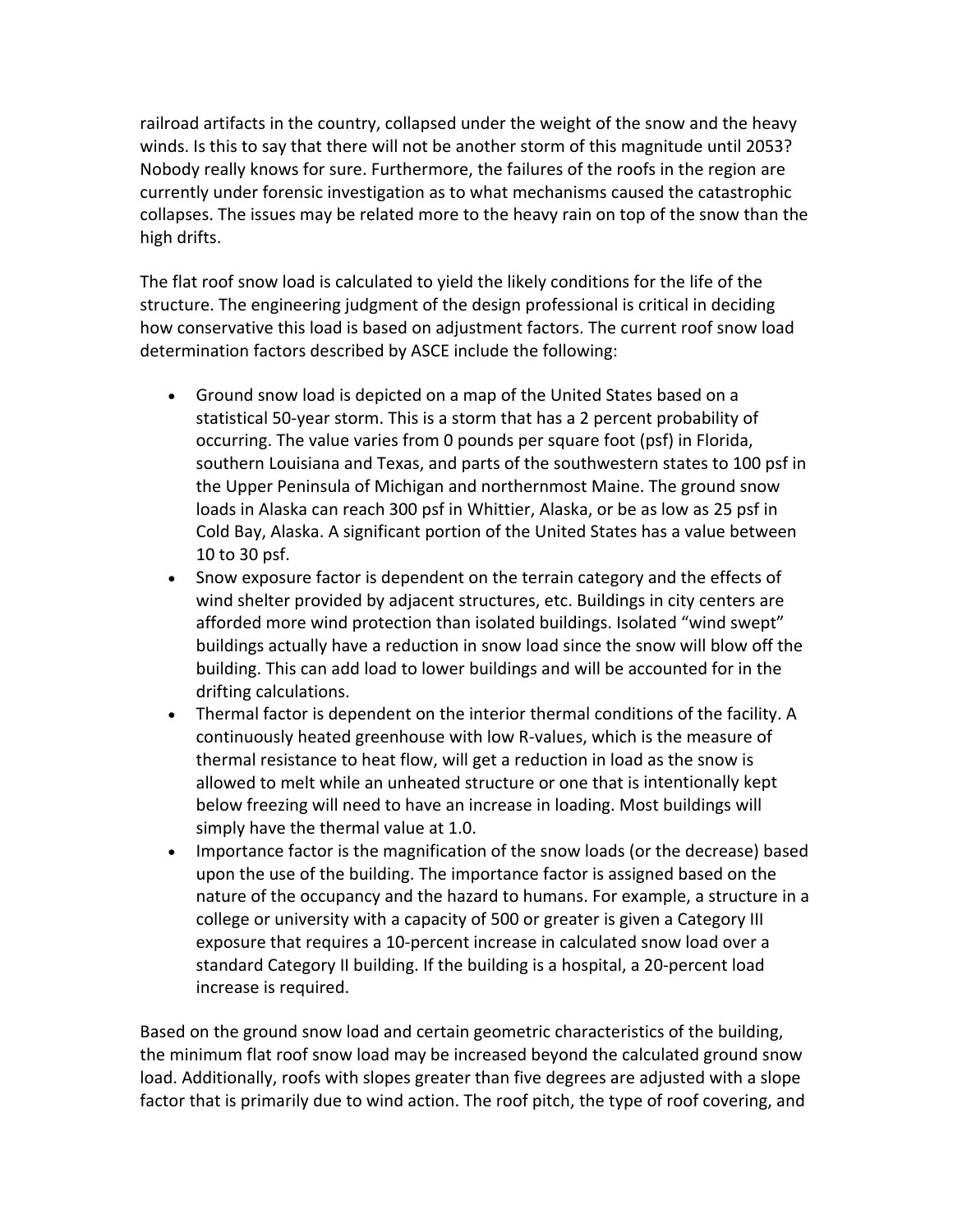the thermal conditions of the roof all affect the roof slope factor. After all is said and done, the calculated flat roof snow load is checked against a minimum value depending on whether the ground snow load is above or below 20 psf.

After the roof snow load is determined, calculations for unbalanced loading (due to partial removal or melting) and drifting (due to roof projections or adjacent buildings) must be performed.

Steep roofs that shed their snow onto lower roofs do so at a rate of 40 percent of their total surface area load. The snow is expected to extend out from the end of the eaves to a distance of 15 feet; therefore, a sloped roof that is only 40 feet from eave to ridge can be expected to discard at least 320 pounds of snow per foot of edge. This will add over 21 psf of snow to the structure below. You can see how significant this is considering that the flat snow load was previously calculated to be about 20 psf. In addition to this extra load for sloped roofs shedding their snow load, you then need to add in the snow drifting conditions.

Windward and leeward drift each need to be considered. The drift height can be determined by a graph or an equation stipulated by ASCE‐7. The variables that must be considered for the determinations are the ground snow load in the region and the lengths of the roof area that are causing the drift. The length of the upper roof governs the leeward drift. The length of the lower roof governs the windward drift. Roof projections that form inside corners may even have drifts in more than one direction.

After the heights of the drift(s) are determined, the weight of the snow is calculated by multiplying the height by the density of the snow. This will ultimately be the information that is needed to analyze the capacity of the existing structural supports to withstand the snow load.

Lastly, a surcharge from rain‐on‐snow should be considered on roofs with relatively low ground snow load values. A 5‐psf load must be added in certain circumstances where there is a possibility of rain over the snow or snowmelt is expected, especially in very low‐slope configurations.

#### **Protecting Your Building From Harmful Snow Loads**

To prevent the sudden collapse of roof structures, building owners and managers need to perform the following steps to prepare for future weather events.

 Check the original design documents to ensure that the roof was properly designed. The General Notes of many structural drawings state the design roof live load, the design snow load, and a statement about "drifting conditions." Contact the original architect or structural engineer to inquire about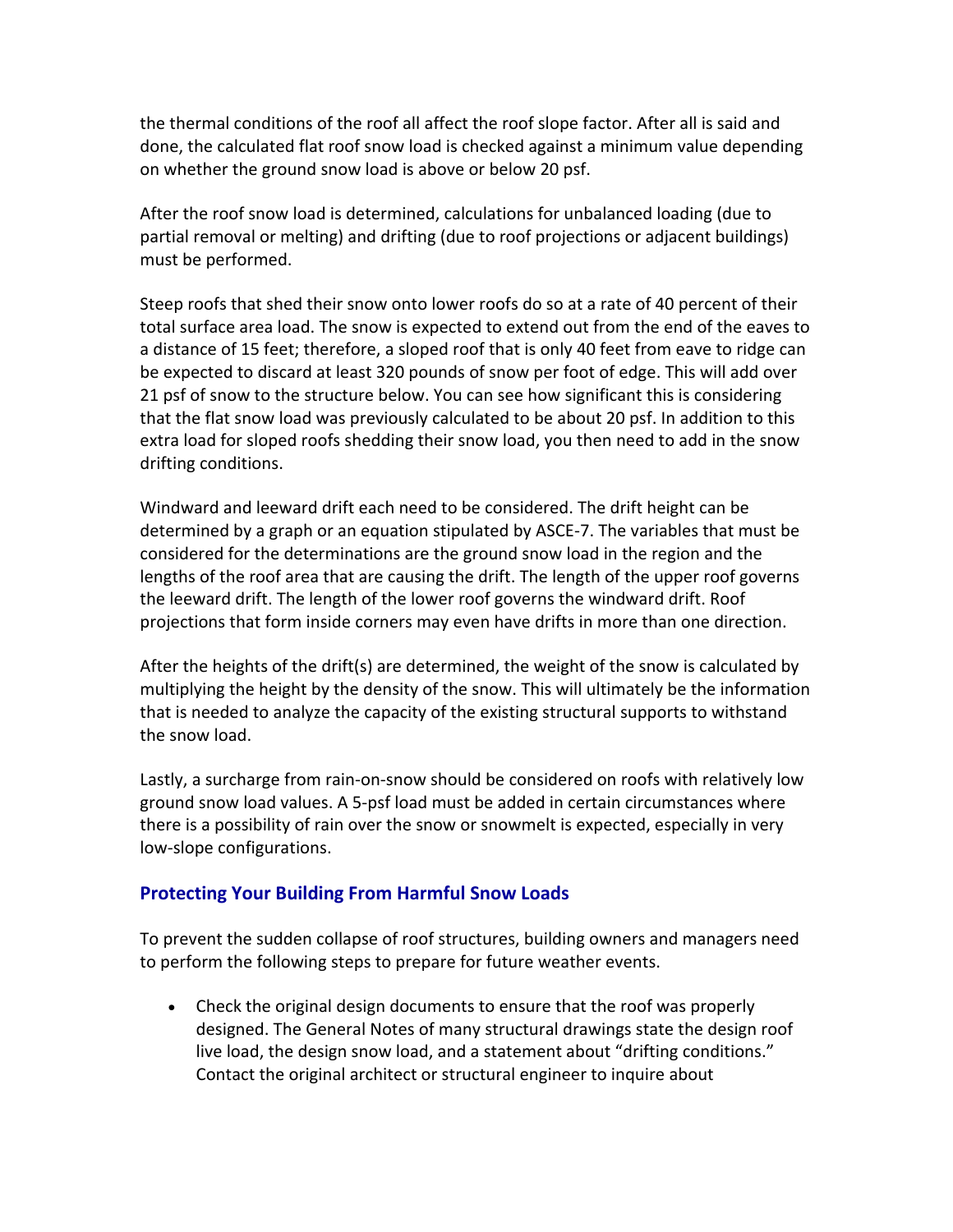modifications made during the design that resulted in roof projections or the drifting effects of adjacent buildings.

- Review subsequent renovation/modification drawings for conditions that could result in ponding or drifting situations. Ponding conditions due to renovations or additions are typically the result of impeding the originally designed drainage patterns (i.e., a structure or a roof‐mounted unit is placed in an area that blocks the existing drains). Drifting conditions can result from new screen walls, new structures, or superimposed sloped roofing panels.
- Ensure that the drainage components are not undersized, blocked, or easily frozen, allowing them to hold excessive quantities of water. If necessary, snake out the drains. If frozen pipes will impede the flow or burst the pipes, consider heat-tracing systems to warm the drainage component. Consult a roofing professional if the drains appear to be undersized or incorrectly located to remove most of the water. Small ponded areas can have a detrimental effect on the roofing membrane while large or deep ponded areas may have serious structural implications known as ponding instability.
- Inspect the roof periodically to ensure that prior events did not weaken or overstress the components. Incessant roof leaks over the life of the structure may have caused deterioration and decreased capacity to the structural elements. A structural engineer should analyze cracked beams, deflected joists, and the like immediately.
- Determine a safe depth of snow for the roof in general and some specific drifting areas.Monitor the roof during heavy snowstorms to check that these depths are not exceeded.
- Develop a snow removal plan. If it is structurally safe to do so, consider shoveling snow off the roof onto the ground or onto areas of less accumulation. Remember that the roof is going to be slippery and the heavy snow may collapse the structure. Therefore, consider the safety of the workers when deciding if you should remove the snow. Take care not to damage the roof membrane during removal operations.
- Canopies and overhangs are especially susceptible to excessive loading of snow. Keep the areas beneath the canopy clear of stored goods and traffic. If it can be performed safely, shore up areas that are in danger of imminent collapse.
- Inspect the structure after the storm to ensure that the elements are able to perform adequately in the future.

#### **A Facility Manager's Checklist**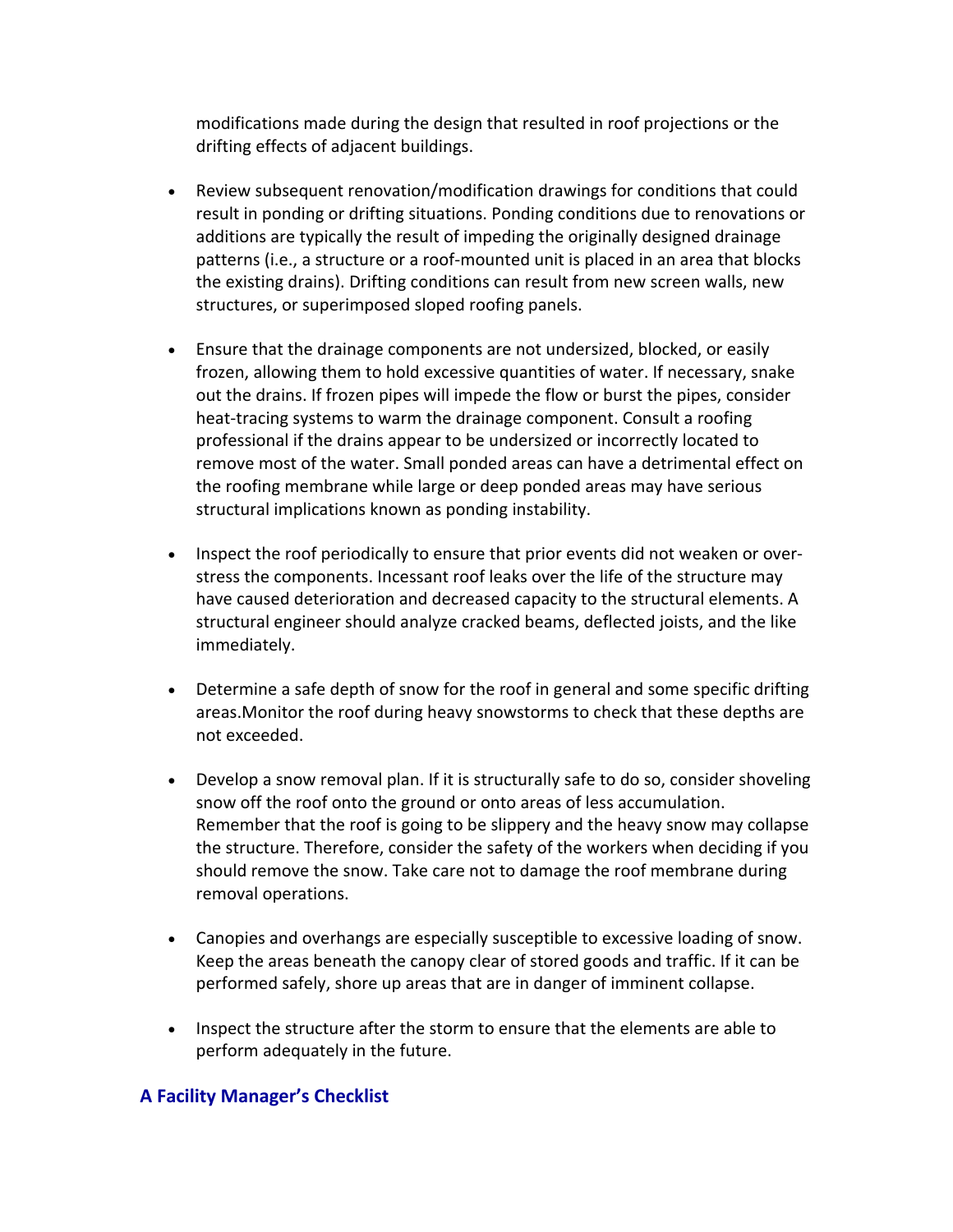To prevent a future roof collapse due to snow or ice accumulations, you should commence preparations and precautions as soon as possible. The actions may be as simple as good housekeeping or as complex as structural analysis and augmentation. Even if your structure has already withstood the onslaught of blizzards, there are warning signs to be aware of for the future.

- If the building was constructed prior to 1975, it was most likely not designed to withstand the code‐prescribed snow loads.
- If there have been renovations to the building, including the installation of retrofit roof membranes without regard to the considerations of the existing structure, there may be far‐reaching ramifications. Ensure existing roof drains were not covered over with subsequent roof systems. Also make certain that the new structures do not form barriers for drifting unless the supports beneath the drift areas are thoroughly checked.
- If the waterproofing elements have been compromised to the point that the structure is deteriorating, there may be diminished capacity. Typically, this is evidenced by oxidized (rusted) metal decking or joists; sagging wood decks or saturated wood framing; or concrete supports that are spalled or delaminated.
- If there is no provision for overflow, or if drain leaders have experienced blockage, the likelihood for ponding instability is increased.
- If snow or live loading in the past have caused excessive deflection or creep in the structure, additional ponding may result, exceeding the capacity of the structure.
- It may be advisable to consult with a structural engineer and/or a roof consultant with expertise in these areas should these warning signs be present.

#### **Conclusion**

The model building codes prescribe the performance of a building under extreme conditions that are only expected to occur at infrequent intervals. Typically, the loads due to snow, rain, and wind work in combination of varying degrees with each other and result in circumstances that may even be counterintuitive to ordinary observations. Even though the circumstances for failure are rare, they do happen.

A building owner or facility manager can mitigate the effects of these rare occurrences by taking proper precautions. At a minimum, the building should be designed, constructed, and maintained to meet the code requirements. The maintenance of structures includes careful inspection of structural members to ensure that the strengths of the materials anticipated during the original design and construction